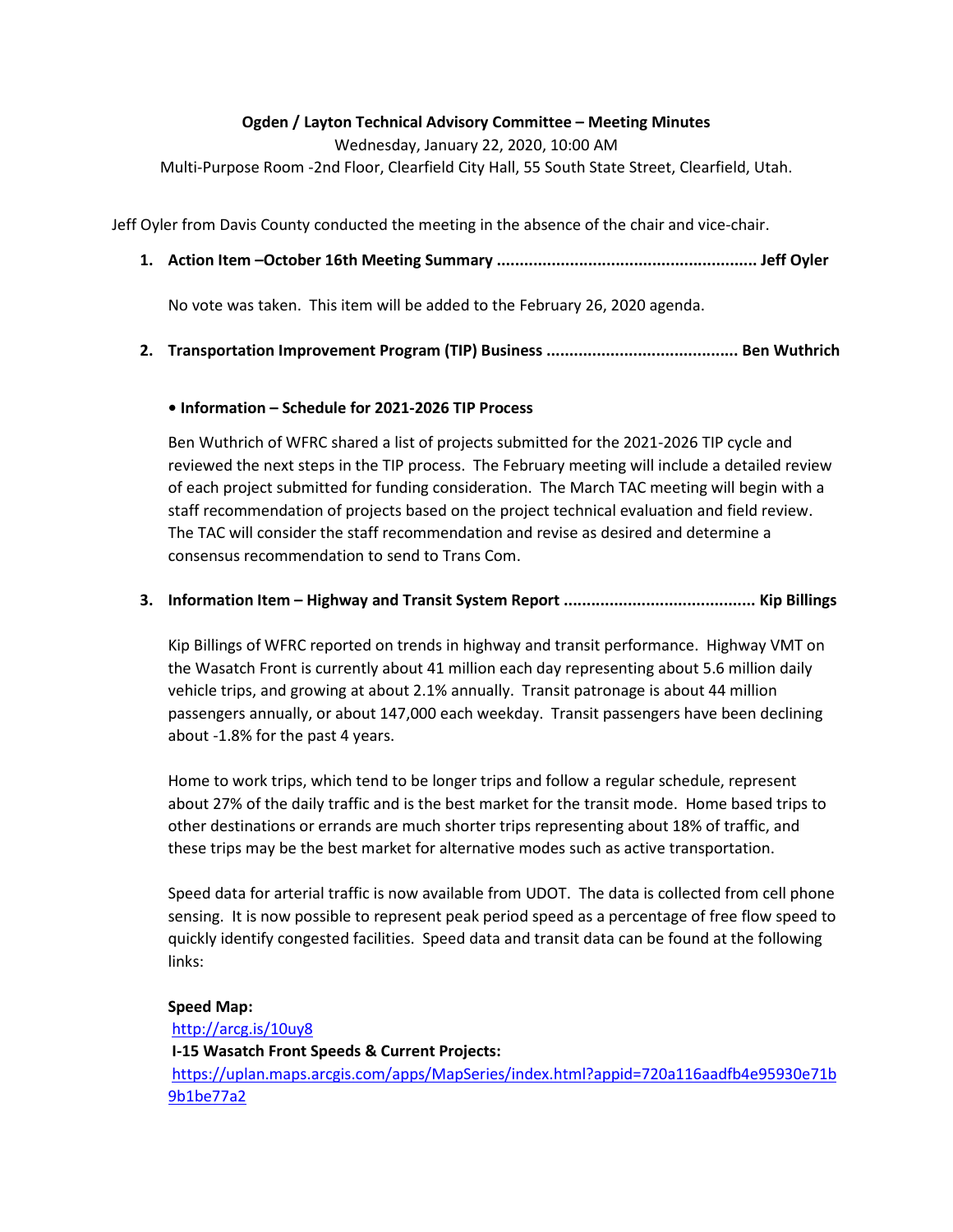#### UTA Data Portal:

https://data-rideuta.opendata.arcgis.com/

4. Information Item – UTA Service Choices ........................................................... Alexander Beim

Alexander Beim of UTA reported on UTA's Service Choices public involvement campaign to define the future direction for UTA service. UTA's goals are:

- A. Mobility
- B. Coverage
- C. Air Quality
- D. Congestion Reduction

The service choice is whether to emphasize ridership or coverage. High frequency transit service in higher density environments is preferred for maximizing passengers, but this may leave less dense areas without any transit service at all.

The public is invited to visit the website: www.rideuta.com/service-choices for more information and to leave comments. UTA's current service invests 40% of resources for transit coverage and 60% to maximize transit passengers. The 3,500 survey responses to date favor a greater emphasis on maximizing passengers.

The micro-transit on-demand service in South Salt Lake County was recently implemented. Initial response is positive but no official reports are ready at this time.

5. Project Report/ Information – Plain City .............................................................. Dan Schuler

Dan Schuler and Paul Taylor of Plain City reported on the new requirements for flood retention for construction projects. Beginning in March 2020 contractors will be required to retain runoff from an 80<sup>th</sup> percentile storm instead of a 90<sup>th</sup> percentile storm as in the past. This equates to retaining the first ½ inch of rainfall. Paul identified 13 methods for retaining runoff with about half of those best fit for highway construction.

- 6. Other Business ........................................................................................................ Jeff Oyler
	- Thanks to Plain City for refreshments
	- Next Meeting of Trans Com TAC February 26, 2020 Refreshments Riverdale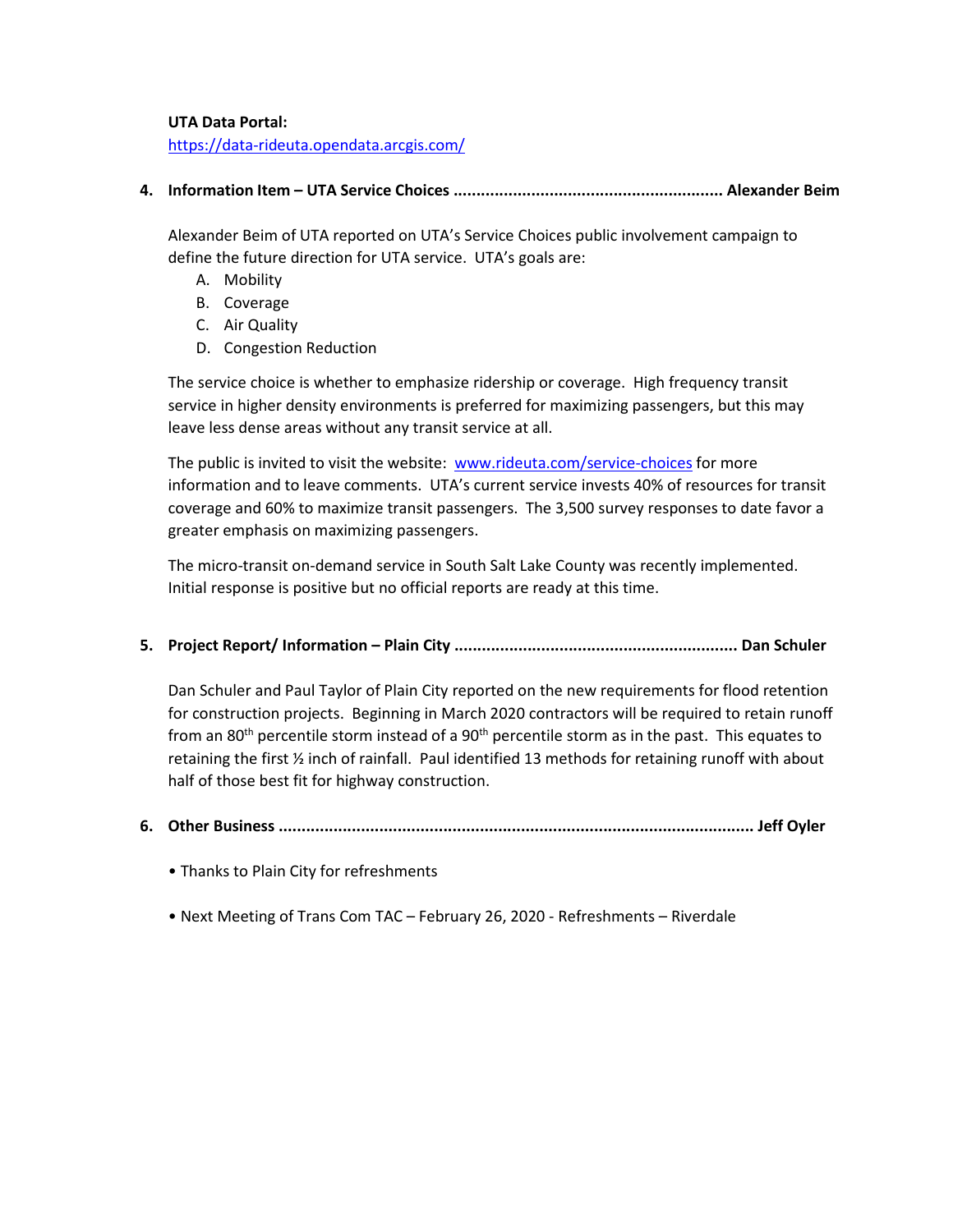# Attendance Roll

# Ogden – Layton Technical Advisory Committee

Date **January 22, 2019** 

Please check your name or add it to the list below and update your contact information if needed.

| $\boldsymbol{v}$ | <b>Name</b>             | Organization              | Phone        | E-mail                         |
|------------------|-------------------------|---------------------------|--------------|--------------------------------|
|                  | Allen, Jason            | PEC                       | 801.641.3403 | jallen@pec.us.com              |
|                  | Allen, Tracy            | <b>JUB</b> (Hooper City)  | 801.547.0393 | tla@jub.com                    |
|                  | Anderson, Jon           | South Ogden City          | 801.622.2903 | jandersen@southogdencity.com   |
|                  | Anderson, Justin        | Ogden City                | 801.629.8982 | janderson@ogdencity.com        |
| $\chi$           | Anderson, Scott         | <b>Woods Cross City</b>   | 801.292.4421 | sanderson@woodscross.com       |
|                  | Anderson, Steve         | West Haven City           | 801.430.3996 | steve@westhavencity.com        |
|                  | <b>Baird, Mark</b>      | Clearfiled City           | 801.525.4418 | Mark.baird@clearfieldcity.org  |
| X                | <b>Barnhill, Robert</b> | Perry                     | 435.723.6464 | Robert.barnhill@perrycity.org  |
|                  | Barrow, Glenn           | <b>Hooper City</b>        | 801.732.1064 | hoopercity@hotmail.com         |
|                  | Bean, Amy               | Layton City               | 801.336.3700 | abean@laytoncity.org           |
| $\chi$           | Belnap, Josh            | Kaysville                 | 801.497.7100 | jbelnap@kaysvillecity.com      |
| Χ                | Benford, George         | Parametrix                | 801.866.3191 | gbenford@parametrix.com        |
| Χ                | Bennion, Wayne          | <b>WFRC</b>               | 801.773.5559 | wbennion@wfrc.org              |
| Χ                | <b>Billings, Kip</b>    | WFRC                      | 801.773.5559 | kbillings@wfrc.org             |
| Χ                | Bingham, Elden          | <b>UDOT</b>               | 801.870.4024 | eldenbingham@utah.gov          |
|                  | Bjerreguard, John       | <b>Roy City</b>           | 801.775.9191 | wcjcb@comcast.net              |
|                  | Bloemen, Brian          | <b>Syracuse City</b>      | 801.619.9630 | bbloemen@syracuseut.com        |
| Χ                | Boshell, Chad           | <b>Farmington City</b>    | 801.939.9287 | cboshell@farmington.utah.gov   |
|                  | <b>Bradley, Mark</b>    | <b>Brigham City</b>       | 435.734.6616 | mbradley@bcutah.org            |
| X                | Bush, Kent              | Clearfield City           | 801.825.1490 | Kbush7@live.com                |
|                  | Call, Jon               | North Ogden City          | 801.675.6455 | jcall@noogden.org              |
|                  | Call, Steve             | <b>FHWA</b>               | 801.955.3513 | Steve.call@dot.gov             |
|                  | Campbell, Kevin         | Centerville City/ESI      | 801.263.1752 | kevin.campbell@esieng.com      |
|                  | Cheney, Lloyd           | <b>Bountiful City</b>     | 801.298.6125 | lcheney@bountifulutah.org      |
| X                | Chesnut, Chris          | <b>UDOT</b>               | 385.301.4045 | cchsenut@utah.gov              |
|                  | Child, Mike             | Clinton                   | 801.941.9131 | mchild@clintoncity.com         |
|                  | Christensen, Todd       | <b>Bountiful City</b>     | 801.298.6125 |                                |
|                  | Cobabe, Bill            | <b>Pleasant View City</b> | 801.827.0468 | bcobabe@pleasantviewcity.com   |
|                  | Cutler, Gordon          | <b>Uintah City</b>        | 801.476.0356 | 2940799@comcast.net            |
| $\chi$           | Davis, Boyd             | <b>West Point</b>         | 801.776.0970 | bdavis@westpointcity.org       |
|                  | Dixon, Matt             | South Ogden City          | 801.622.2702 | mdixon@southogdencity.com      |
|                  | Douglas, Shawn          | <b>Riverdale City</b>     | 801.394.5541 | sdouglas@riverdale.state.ut.us |
| X                | Edwards, Brandon        | <b>Roy City</b>           | 801.940.1653 | bedwards@royutah.org           |
|                  | Favero, Adam            | Clearfield City           | 801.525.4413 | afavero@clearfieldcity.org     |
| $\chi$           | Felix, Braden           | Clearfield City           | 801.525.4401 |                                |
|                  | X Felix, Elizabeth      | Layton City               | 801.336.3700 | eFelix@laytoncity.org          |
| X                | Gardner, Lorin          | N. Ogden                  | 801.940.4317 | lgarner@nogden.org             |
|                  | Gillies, Daniel         | Ogden City                | 801-629-8991 | danielgillies@ci.ogden.ut.us   |
|                  | Goldman, Michael        | UTA                       | 801.287.2065 | mgoldman@rideuta.com           |
|                  | Gooch, Cindy            | <b>JUB Engineers</b>      | 801.643.1761 | cgooch@jub.com                 |
|                  | Green, Brandon          | <b>Fruit Heights City</b> | 801.546.0861 | bgreen@fruitheightscity.com    |
|                  | Hancock, Jared          | Hooper City               | 801.732.1064 | hoopercity@gmail.com           |
| X                | Haskell, Alma           | UTA                       | 801.741.8813 | ahaskell@rideuta.com           |
|                  | Heiner, Samuel          | Jones & Associates        | 801.476.9767 | Samuel@jonescivil.com          |
|                  | Jackson, Stephen        | Layton City               | 801.336.3700 | sjackson@laytoncity.org        |